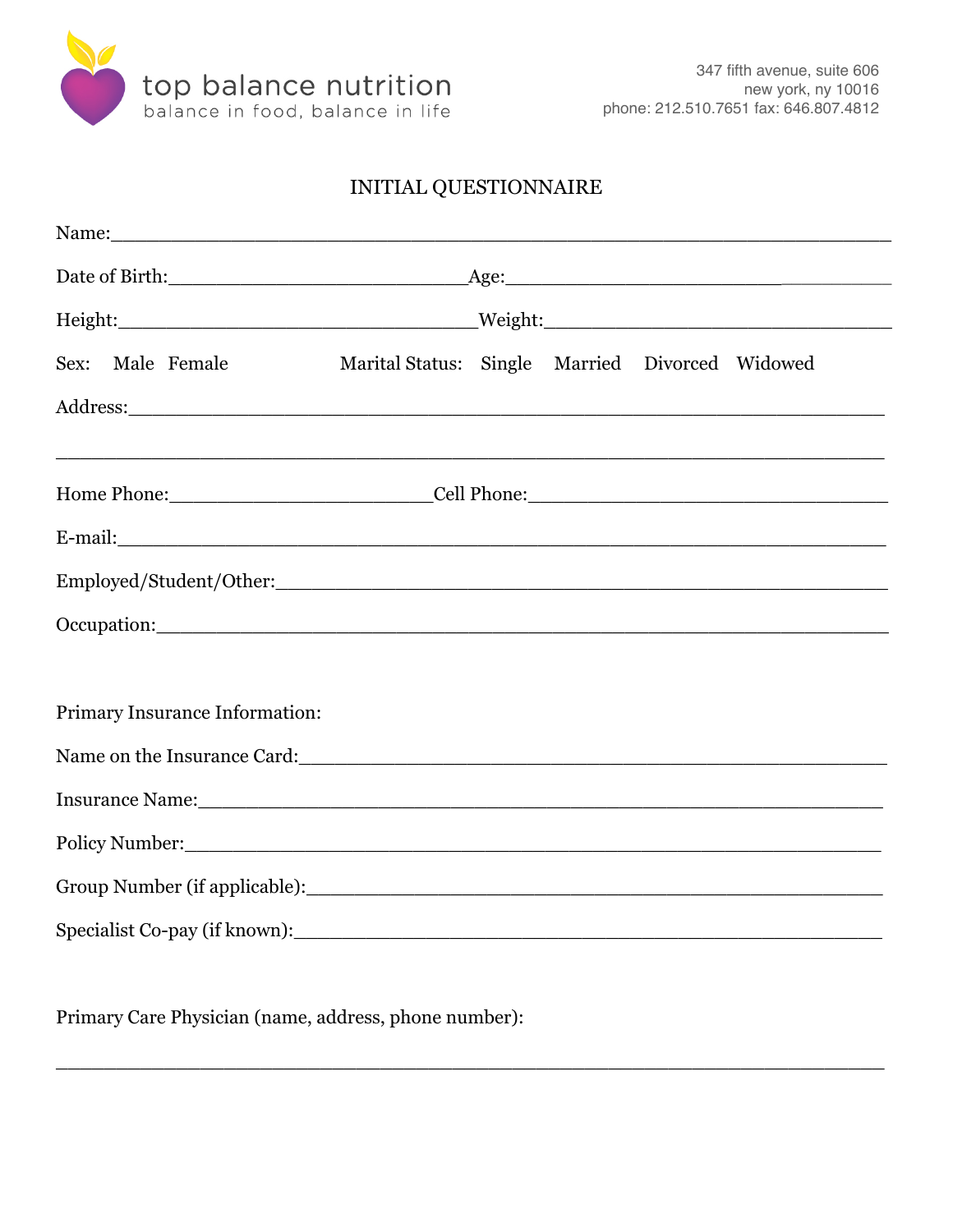

All prescription medications you are currently taking:

All over the counter supplements you are currently taking:

Significant medical history:

Family medical history:

Food allergies, intolerances and reactions:

Past diets (which ones worked and which ones did not):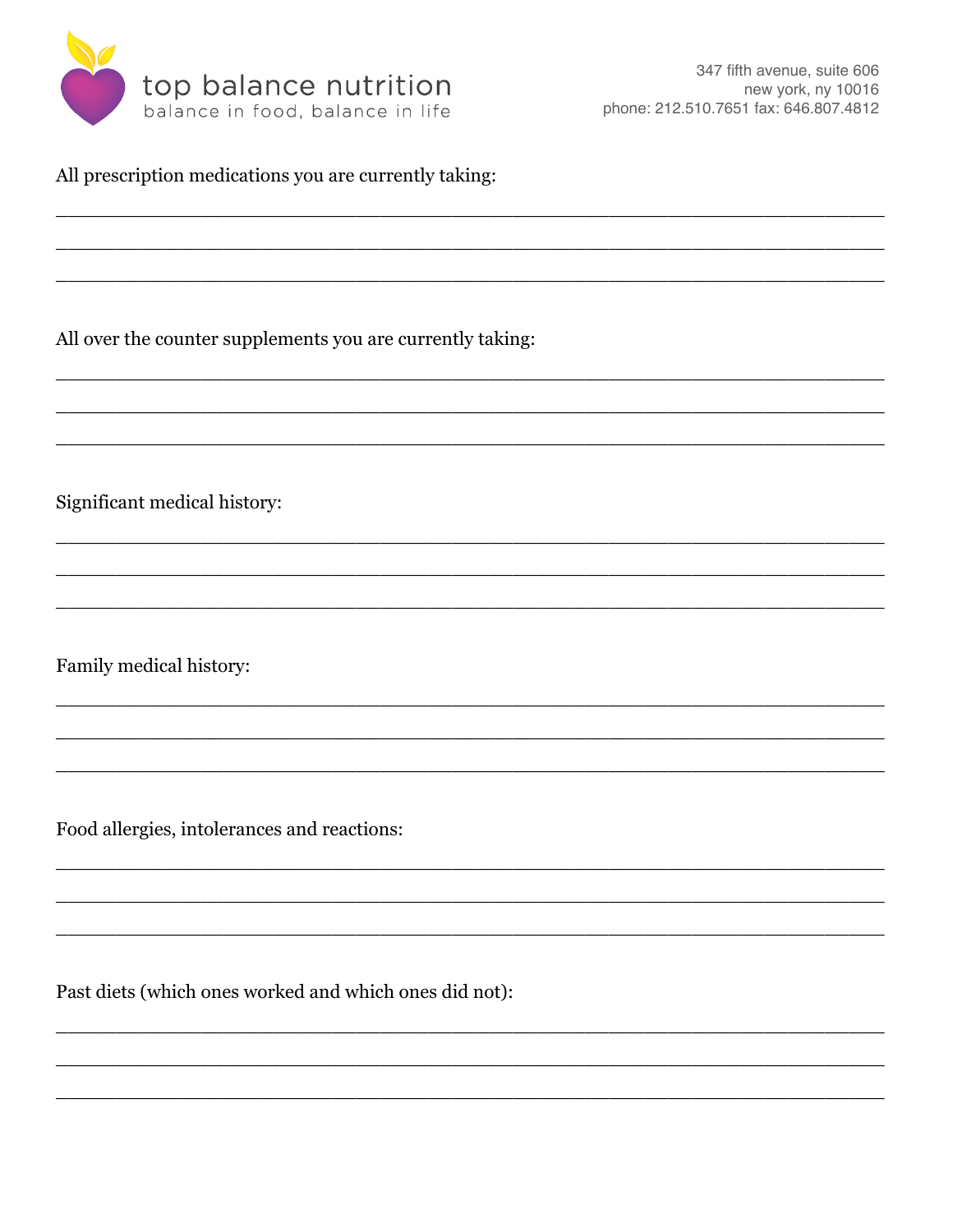

| Exercise (what type and how often):                                                     |
|-----------------------------------------------------------------------------------------|
|                                                                                         |
| Your current weight: ______________ Any recent weight changes (Yes/No): _______________ |
|                                                                                         |
|                                                                                         |
|                                                                                         |
| How do you feel about your body (please circle one):                                    |
| Strongly dissatisfied Dissatisfied Satisfied Extremely Satisfied                        |
|                                                                                         |
|                                                                                         |
|                                                                                         |
|                                                                                         |
|                                                                                         |